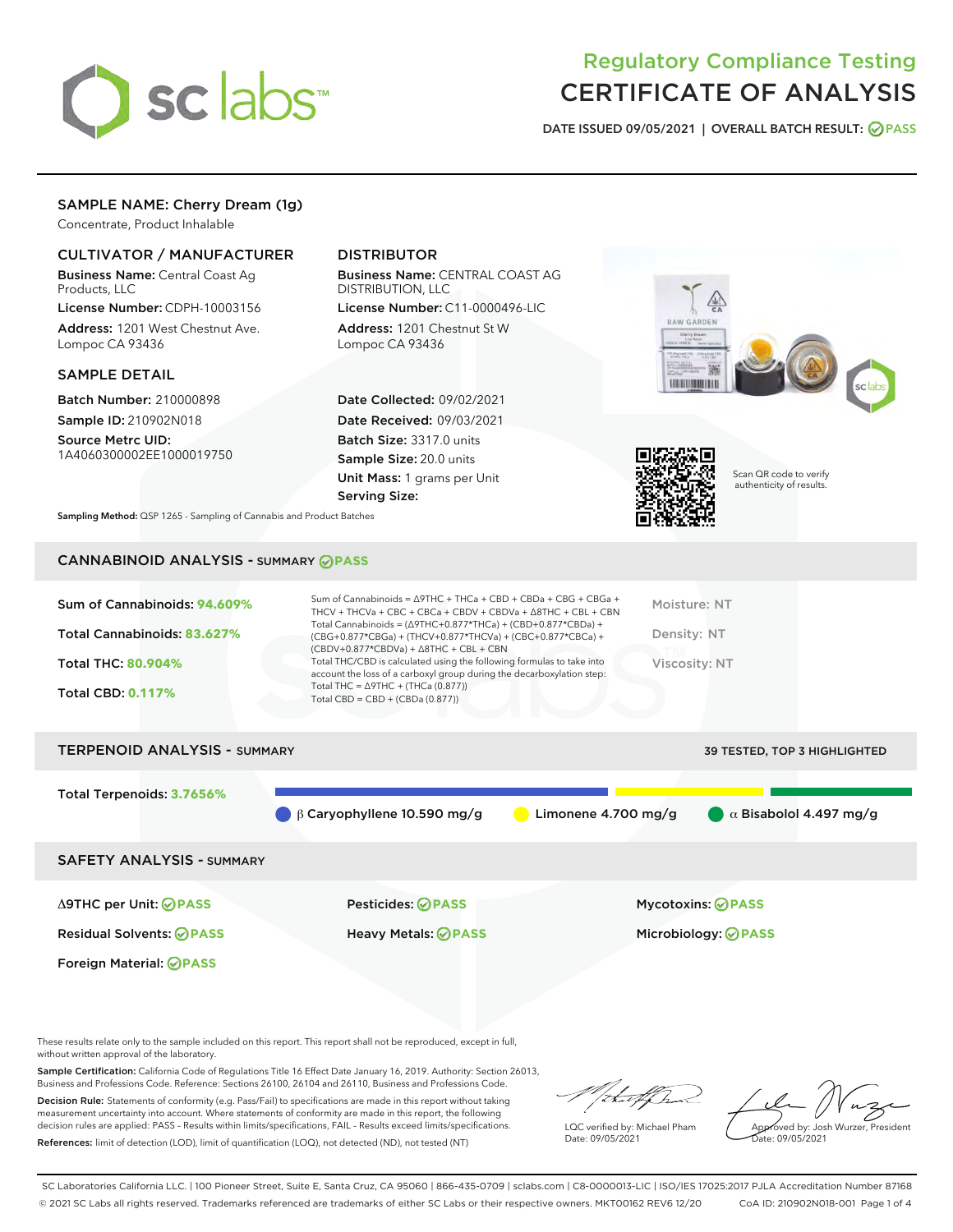



CHERRY DREAM (1G) | DATE ISSUED 09/05/2021 | OVERALL BATCH RESULT: @ PASS

#### CANNABINOID TEST RESULTS - 09/05/2021 2 PASS

Tested by high-performance liquid chromatography with diode-array detection (HPLC-DAD). **Method:** QSP 1157 - Analysis of Cannabinoids by HPLC-DAD

#### TOTAL CANNABINOIDS: **83.627%**

Total Cannabinoids (Total THC) + (Total CBD) + (Total CBG) + (Total THCV) + (Total CBC) + (Total CBDV) + ∆8THC + CBL + CBN

TOTAL THC: **80.904%** Total THC (∆9THC+0.877\*THCa)

TOTAL CBD: **0.117%**

Total CBD (CBD+0.877\*CBDa)

TOTAL CBG: 1.06% Total CBG (CBG+0.877\*CBGa)

TOTAL THCV: 0.295% Total THCV (THCV+0.877\*THCVa)

TOTAL CBC: 1.251% Total CBC (CBC+0.877\*CBCa)

TOTAL CBDV: ND Total CBDV (CBDV+0.877\*CBDVa)

| <b>COMPOUND</b>  | LOD/LOQ<br>(mg/g)          | <b>MEASUREMENT</b><br><b>UNCERTAINTY</b><br>(mg/g) | <b>RESULT</b><br>(mg/g) | <b>RESULT</b><br>(%) |
|------------------|----------------------------|----------------------------------------------------|-------------------------|----------------------|
| <b>THCa</b>      | 0.05/0.14                  | ±22.228                                            | 864.90                  | 86.490               |
| <b>A9THC</b>     | 0.06 / 0.26                | ±1.738                                             | 50.52                   | 5.052                |
| <b>CBCa</b>      | 0.07/0.28                  | ±0.636                                             | 13.01                   | 1.301                |
| <b>CBGa</b>      | 0.1/0.2                    | ±0.55                                              | 10.5                    | 1.05                 |
| <b>THCVa</b>     | 0.07/0.20                  | ±0.160                                             | 3.36                    | 0.336                |
| <b>CBG</b>       | 0.06/0.19                  | ±0.054                                             | 1.37                    | 0.137                |
| <b>CBDa</b>      | 0.02/0.19                  | ±0.039                                             | 1.33                    | 0.133                |
| <b>CBC</b>       | 0.2 / 0.5                  | ±0.03                                              | 1.1                     | 0.11                 |
| $\triangle$ 8THC | 0.1/0.4                    | N/A                                                | <b>ND</b>               | <b>ND</b>            |
| <b>THCV</b>      | 0.1/0.2                    | N/A                                                | <b>ND</b>               | <b>ND</b>            |
| <b>CBD</b>       | 0.07/0.29                  | N/A                                                | <b>ND</b>               | <b>ND</b>            |
| <b>CBDV</b>      | 0.04/0.15                  | N/A                                                | <b>ND</b>               | <b>ND</b>            |
| <b>CBDVa</b>     | 0.03/0.53                  | N/A                                                | <b>ND</b>               | <b>ND</b>            |
| <b>CBL</b>       | 0.06 / 0.24                | N/A                                                | <b>ND</b>               | <b>ND</b>            |
| <b>CBN</b>       | 0.1/0.3                    | N/A                                                | <b>ND</b>               | <b>ND</b>            |
|                  | <b>SUM OF CANNABINOIDS</b> |                                                    | 946.09 mg/g             | 94.609%              |

#### **UNIT MASS: 1 grams per Unit**

| ∆9THC per Unit                        | 1120 per-package limit     | 50.52 mg/unit<br><b>PASS</b> |  |  |
|---------------------------------------|----------------------------|------------------------------|--|--|
| <b>Total THC per Unit</b>             |                            | 809.04 mg/unit               |  |  |
| <b>CBD per Unit</b>                   |                            | <b>ND</b>                    |  |  |
| <b>Total CBD per Unit</b>             |                            | $1.17$ mg/unit               |  |  |
| Sum of Cannabinoids<br>per Unit       |                            | 946.09 mg/unit               |  |  |
| <b>Total Cannabinoids</b><br>per Unit |                            | 836.27 mg/unit               |  |  |
| <b>MOISTURE TEST RESULT</b>           | <b>DENSITY TEST RESULT</b> | <b>VISCOSITY TEST RESULT</b> |  |  |

Not Tested

Not Tested

Not Tested

#### TERPENOID TEST RESULTS - 09/05/2021

Terpene analysis utilizing gas chromatography-flame ionization detection (GC-FID). **Method:** QSP 1192 - Analysis of Terpenoids by GC-FID

| <b>COMPOUND</b>         | LOD/LOQ<br>(mg/g) | <b>MEASUREMENT</b><br><b>UNCERTAINTY</b><br>(mg/g) | <b>RESULT</b><br>(mg/g)                         | <b>RESULT</b><br>$(\%)$ |
|-------------------------|-------------------|----------------------------------------------------|-------------------------------------------------|-------------------------|
| $\beta$ Caryophyllene   | 0.004 / 0.012     | ±0.3770                                            | 10.590                                          | 1.0590                  |
| Limonene                | 0.005 / 0.016     | ±0.0672                                            | 4.700                                           | 0.4700                  |
| $\alpha$ Bisabolol      | 0.008 / 0.026     | ±0.2401                                            | 4.497                                           | 0.4497                  |
| $\alpha$ Humulene       | 0.009 / 0.029     | ±0.1410                                            | 4.391                                           | 0.4391                  |
| <b>Myrcene</b>          | 0.008 / 0.025     | ±0.0470                                            | 3.645                                           | 0.3645                  |
| Linalool                | 0.009 / 0.032     | ±0.1004                                            | 2.642                                           | 0.2642                  |
| $\alpha$ Pinene         | 0.005 / 0.017     | ±0.0131                                            | 1.525                                           | 0.1525                  |
| $\beta$ Pinene          | 0.004 / 0.014     | ±0.0143                                            | 1.243                                           | 0.1243                  |
| Fenchol                 | 0.010 / 0.034     | ±0.0350                                            | 0.905                                           | 0.0905                  |
| Terpineol               | 0.016 / 0.055     | ±0.0533                                            | 0.868                                           | 0.0868                  |
| Nerolidol               | 0.009 / 0.028     | ±0.0467                                            | 0.743                                           | 0.0743                  |
| Caryophyllene<br>Oxide  | 0.010 / 0.033     | ±0.0193                                            | 0.419                                           | 0.0419                  |
| trans-ß-Farnesene       | 0.008 / 0.025     | ±0.0122                                            | 0.343                                           | 0.0343                  |
| <b>Borneol</b>          | 0.005 / 0.016     | ±0.0112                                            | 0.266                                           | 0.0266                  |
| Terpinolene             | 0.008 / 0.026     | ±0.0043                                            | 0.211                                           | 0.0211                  |
| Valencene               | 0.009 / 0.030     | ±0.0102                                            | 0.148                                           | 0.0148                  |
| Ocimene                 | 0.011 / 0.038     | ±0.0034                                            | 0.107                                           | 0.0107                  |
| Camphene                | 0.005 / 0.015     | ±0.0009                                            | 0.081                                           | 0.0081                  |
| Citronellol             | 0.003 / 0.010     | ±0.0034                                            | 0.070                                           | 0.0070                  |
| Guaiol                  | 0.009 / 0.030     | ±0.0033                                            | 0.070                                           | 0.0070                  |
| Sabinene Hydrate        | 0.006 / 0.022     | ±0.0025                                            | 0.064                                           | 0.0064                  |
| Geraniol                | 0.002 / 0.007     | ±0.0020                                            | 0.045                                           | 0.0045                  |
| Fenchone                | 0.009 / 0.028     | ±0.0012                                            | 0.042                                           | 0.0042                  |
| Eucalyptol              | 0.006 / 0.018     | ±0.0010                                            | 0.041                                           | 0.0041                  |
| Sabinene                | 0.004 / 0.014     | N/A                                                | <loq< th=""><th><loq< th=""></loq<></th></loq<> | <loq< th=""></loq<>     |
| $\gamma$ Terpinene      | 0.006 / 0.018     | N/A                                                | <loq< th=""><th><loq< th=""></loq<></th></loq<> | <loq< th=""></loq<>     |
| Nerol                   | 0.003 / 0.011     | N/A                                                | <loq< th=""><th><loq< th=""></loq<></th></loq<> | <loq< th=""></loq<>     |
| $\alpha$ Phellandrene   | 0.006 / 0.020     | N/A                                                | <b>ND</b>                                       | <b>ND</b>               |
| 3 Carene                | 0.005 / 0.018     | N/A                                                | <b>ND</b>                                       | <b>ND</b>               |
| $\alpha$ Terpinene      | 0.005 / 0.017     | N/A                                                | <b>ND</b>                                       | <b>ND</b>               |
| p-Cymene                | 0.005 / 0.016     | N/A                                                | ND                                              | ND                      |
| (-)-Isopulegol          | 0.005 / 0.016     | N/A                                                | ND                                              | ND                      |
| Camphor                 | 0.006 / 0.019     | N/A                                                | ND                                              | ND                      |
| Isoborneol              | 0.004 / 0.012     | N/A                                                | ND                                              | ND                      |
| Menthol                 | 0.008 / 0.025     | N/A                                                | ND                                              | ND                      |
| R-(+)-Pulegone          | 0.003 / 0.011     | N/A                                                | ND                                              | ND                      |
| <b>Geranyl Acetate</b>  | 0.004 / 0.014     | N/A                                                | ND                                              | ND                      |
| $\alpha$ Cedrene        | 0.005 / 0.016     | N/A                                                | ND                                              | ND                      |
| Cedrol                  | 0.008 / 0.027     | N/A                                                | ND                                              | <b>ND</b>               |
| <b>TOTAL TERPENOIDS</b> |                   |                                                    | 37.656 mg/g                                     | 3.7656%                 |

SC Laboratories California LLC. | 100 Pioneer Street, Suite E, Santa Cruz, CA 95060 | 866-435-0709 | sclabs.com | C8-0000013-LIC | ISO/IES 17025:2017 PJLA Accreditation Number 87168 © 2021 SC Labs all rights reserved. Trademarks referenced are trademarks of either SC Labs or their respective owners. MKT00162 REV6 12/20 CoA ID: 210902N018-001 Page 2 of 4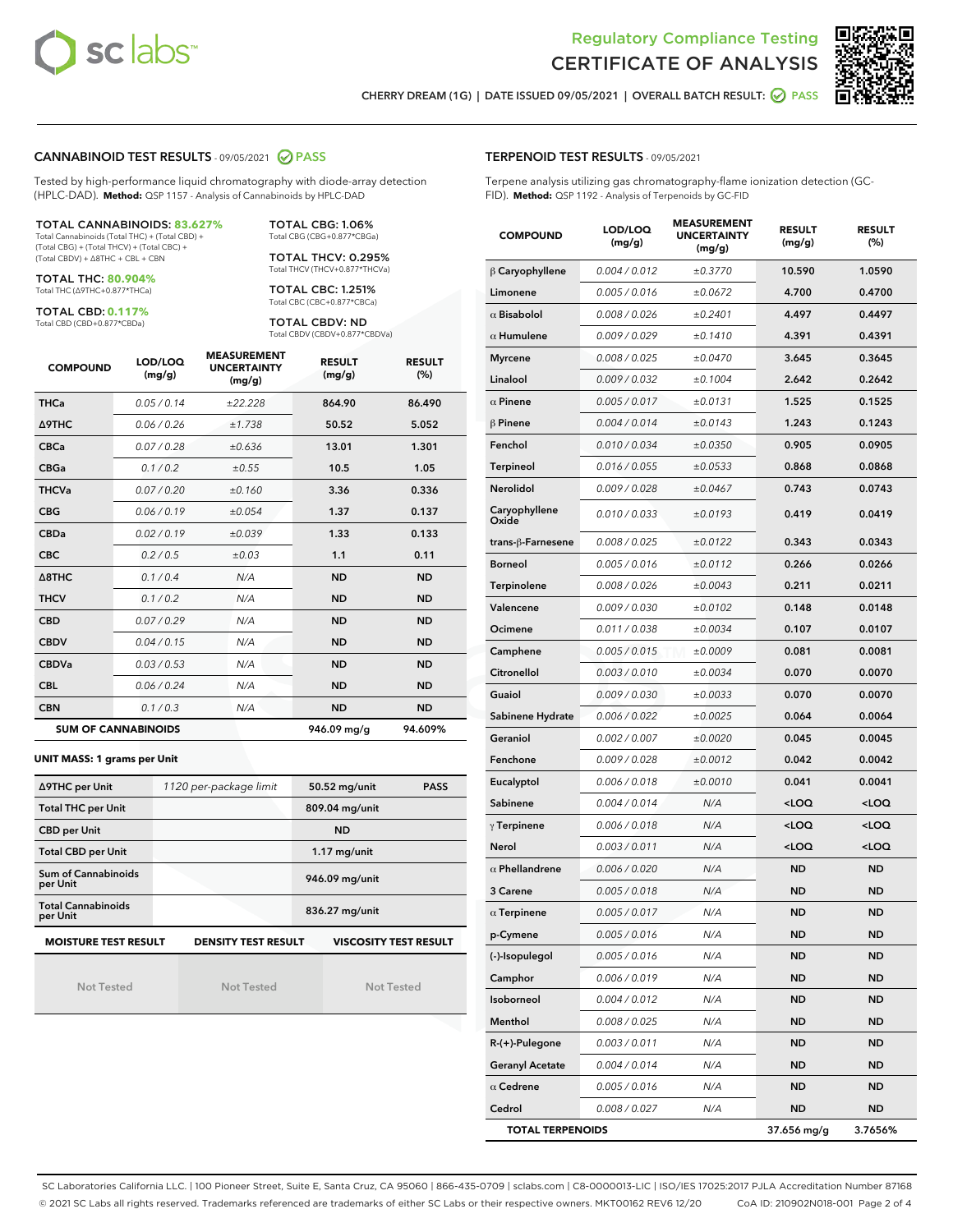



CHERRY DREAM (1G) | DATE ISSUED 09/05/2021 | OVERALL BATCH RESULT:  $\bigotimes$  PASS

## CATEGORY 1 PESTICIDE TEST RESULTS - 09/04/2021 2 PASS

Pesticide and plant growth regulator analysis utilizing high-performance liquid chromatography-mass spectrometry (HPLC-MS) or gas chromatography-mass spectrometry (GC-MS). \*GC-MS utilized where indicated. **Method:** QSP 1212 - Analysis of Pesticides and Mycotoxins by LC-MS or QSP 1213 - Analysis of Pesticides by GC-MS

| <b>COMPOUND</b>             | LOD/LOQ<br>$(\mu g/g)$ | <b>ACTION</b><br>LIMIT<br>$(\mu g/g)$ | <b>MEASUREMENT</b><br><b>UNCERTAINTY</b><br>$(\mu g/g)$ | <b>RESULT</b><br>$(\mu g/g)$ | <b>RESULT</b> |
|-----------------------------|------------------------|---------------------------------------|---------------------------------------------------------|------------------------------|---------------|
| Aldicarb                    | 0.03 / 0.08            | $\geq$ LOD                            | N/A                                                     | <b>ND</b>                    | <b>PASS</b>   |
| Carbofuran                  | 0.02 / 0.05            | $>$ LOD                               | N/A                                                     | <b>ND</b>                    | <b>PASS</b>   |
| Chlordane*                  | 0.03 / 0.08            | ≥ LOD                                 | N/A                                                     | <b>ND</b>                    | <b>PASS</b>   |
| Chlorfenapyr*               | 0.03/0.10              | ≥ LOD                                 | N/A                                                     | <b>ND</b>                    | <b>PASS</b>   |
| Chlorpyrifos                | 0.02 / 0.06            | $\geq$ LOD                            | N/A                                                     | <b>ND</b>                    | <b>PASS</b>   |
| Coumaphos                   | 0.02 / 0.07            | ≥ LOD                                 | N/A                                                     | <b>ND</b>                    | <b>PASS</b>   |
| Daminozide                  | 0.02 / 0.07            | $\geq$ LOD                            | N/A                                                     | <b>ND</b>                    | <b>PASS</b>   |
| <b>DDVP</b><br>(Dichlorvos) | 0.03/0.09              | $\geq$ LOD                            | N/A                                                     | <b>ND</b>                    | <b>PASS</b>   |
| Dimethoate                  | 0.03 / 0.08            | $\ge$ LOD                             | N/A                                                     | <b>ND</b>                    | <b>PASS</b>   |
| Ethoprop(hos)               | 0.03/0.10              | $>$ LOD                               | N/A                                                     | <b>ND</b>                    | <b>PASS</b>   |
| Etofenprox                  | 0.02 / 0.06            | $>$ LOD                               | N/A                                                     | <b>ND</b>                    | <b>PASS</b>   |
| Fenoxycarb                  | 0.03 / 0.08            | $\geq$ LOD                            | N/A                                                     | <b>ND</b>                    | <b>PASS</b>   |
| Fipronil                    | 0.03/0.08              | $\geq$ LOD                            | N/A                                                     | <b>ND</b>                    | <b>PASS</b>   |
| Imazalil                    | 0.02 / 0.06            | $\geq$ LOD                            | N/A                                                     | <b>ND</b>                    | <b>PASS</b>   |
| <b>Methiocarb</b>           | 0.02 / 0.07            | ≥ LOD                                 | N/A                                                     | <b>ND</b>                    | <b>PASS</b>   |
| Methyl<br>parathion         | 0.03/0.10              | $\geq$ LOD                            | N/A                                                     | <b>ND</b>                    | <b>PASS</b>   |
| <b>Mevinphos</b>            | 0.03/0.09              | $\geq$ LOD                            | N/A                                                     | <b>ND</b>                    | <b>PASS</b>   |
| Paclobutrazol               | 0.02 / 0.05            | $\geq$ LOD                            | N/A                                                     | <b>ND</b>                    | <b>PASS</b>   |
| Propoxur                    | 0.03/0.09              | ≥ LOD                                 | N/A                                                     | <b>ND</b>                    | <b>PASS</b>   |
| Spiroxamine                 | 0.03 / 0.08            | $\ge$ LOD                             | N/A                                                     | <b>ND</b>                    | <b>PASS</b>   |
| <b>Thiacloprid</b>          | 0.03/0.10              | $\geq$ LOD                            | N/A                                                     | <b>ND</b>                    | <b>PASS</b>   |
|                             |                        |                                       |                                                         |                              |               |

## CATEGORY 2 PESTICIDE TEST RESULTS - 09/04/2021 @ PASS

| <b>COMPOUND</b>          | LOD/LOO<br>$(\mu g/g)$ | <b>ACTION</b><br>LIMIT<br>$(\mu g/g)$ | <b>MEASUREMENT</b><br><b>UNCERTAINTY</b><br>$(\mu g/g)$ | <b>RESULT</b><br>$(\mu g/g)$ | <b>RESULT</b> |  |
|--------------------------|------------------------|---------------------------------------|---------------------------------------------------------|------------------------------|---------------|--|
| Abamectin                | 0.03/0.10              | 0.1                                   | N/A                                                     | <b>ND</b>                    | <b>PASS</b>   |  |
| Acephate                 | 0.02/0.07              | 0.1                                   | N/A                                                     | <b>ND</b>                    | <b>PASS</b>   |  |
| Acequinocyl              | 0.02/0.07              | 0.1                                   | N/A                                                     | <b>ND</b>                    | <b>PASS</b>   |  |
| Acetamiprid              | 0.02/0.05              | 0.1                                   | N/A                                                     | <b>ND</b>                    | <b>PASS</b>   |  |
| Azoxystrobin             | 0.02/0.07              | 0.1                                   | N/A                                                     | <b>ND</b>                    | <b>PASS</b>   |  |
| <b>Bifenazate</b>        | 0.01/0.04              | 0.1                                   | N/A                                                     | <b>ND</b>                    | <b>PASS</b>   |  |
| <b>Bifenthrin</b>        | 0.02/0.05              | 3                                     | N/A                                                     | <b>ND</b>                    | <b>PASS</b>   |  |
| <b>Boscalid</b>          | 0.03/0.09              | 0.1                                   | N/A                                                     | <b>ND</b>                    | <b>PASS</b>   |  |
| Captan                   | 0.19/0.57              | 0.7                                   | N/A                                                     | <b>ND</b>                    | <b>PASS</b>   |  |
| Carbaryl                 | 0.02/0.06              | 0.5                                   | N/A                                                     | <b>ND</b>                    | <b>PASS</b>   |  |
| Chlorantranilip-<br>role | 0.04/0.12              | 10                                    | N/A                                                     | <b>ND</b>                    | <b>PASS</b>   |  |
| Clofentezine             | 0.03/0.09              | 0.1                                   | N/A                                                     | <b>ND</b>                    | <b>PASS</b>   |  |

| <b>COMPOUND</b>               | LOD/LOQ<br>(µg/g) | <b>ACTION</b><br><b>LIMIT</b><br>(µg/g) | <b>MEASUREMENT</b><br><b>UNCERTAINTY</b><br>$(\mu g/g)$ | <b>RESULT</b><br>(µg/g) | <b>RESULT</b> |
|-------------------------------|-------------------|-----------------------------------------|---------------------------------------------------------|-------------------------|---------------|
| Cyfluthrin                    | 0.12 / 0.38       | $\overline{c}$                          | N/A                                                     | <b>ND</b>               | <b>PASS</b>   |
| Cypermethrin                  | 0.11/0.32         | $\mathcal{I}$                           | N/A                                                     | ND                      | PASS          |
| <b>Diazinon</b>               | 0.02 / 0.05       | 0.1                                     | N/A                                                     | <b>ND</b>               | <b>PASS</b>   |
| Dimethomorph                  | 0.03 / 0.09       | 2                                       | N/A                                                     | <b>ND</b>               | <b>PASS</b>   |
| Etoxazole                     | 0.02 / 0.06       | 0.1                                     | N/A                                                     | <b>ND</b>               | <b>PASS</b>   |
| Fenhexamid                    | 0.03 / 0.09       | 0.1                                     | N/A                                                     | ND                      | <b>PASS</b>   |
| Fenpyroximate                 | 0.02 / 0.06       | 0.1                                     | N/A                                                     | <b>ND</b>               | <b>PASS</b>   |
| Flonicamid                    | 0.03 / 0.10       | 0.1                                     | N/A                                                     | <b>ND</b>               | <b>PASS</b>   |
| Fludioxonil                   | 0.03/0.10         | 0.1                                     | N/A                                                     | <b>ND</b>               | <b>PASS</b>   |
| Hexythiazox                   | 0.02 / 0.07       | 0.1                                     | N/A                                                     | <b>ND</b>               | <b>PASS</b>   |
| Imidacloprid                  | 0.04 / 0.11       | 5                                       | N/A                                                     | <b>ND</b>               | <b>PASS</b>   |
| Kresoxim-methyl               | 0.02 / 0.07       | 0.1                                     | N/A                                                     | <b>ND</b>               | <b>PASS</b>   |
| <b>Malathion</b>              | 0.03 / 0.09       | 0.5                                     | N/A                                                     | <b>ND</b>               | <b>PASS</b>   |
| Metalaxyl                     | 0.02 / 0.07       | $\overline{c}$                          | N/A                                                     | <b>ND</b>               | <b>PASS</b>   |
| Methomyl                      | 0.03 / 0.10       | 1                                       | N/A                                                     | ND                      | <b>PASS</b>   |
| Myclobutanil                  | 0.03 / 0.09       | 0.1                                     | N/A                                                     | <b>ND</b>               | <b>PASS</b>   |
| Naled                         | 0.02 / 0.07       | 0.1                                     | N/A                                                     | <b>ND</b>               | <b>PASS</b>   |
| Oxamyl                        | 0.04 / 0.11       | 0.5                                     | N/A                                                     | <b>ND</b>               | <b>PASS</b>   |
| Pentachloronitro-<br>benzene* | 0.03 / 0.09       | 0.1                                     | N/A                                                     | <b>ND</b>               | <b>PASS</b>   |
| Permethrin                    | 0.04 / 0.12       | 0.5                                     | N/A                                                     | <b>ND</b>               | <b>PASS</b>   |
| Phosmet                       | 0.03 / 0.10       | 0.1                                     | N/A                                                     | <b>ND</b>               | <b>PASS</b>   |
| Piperonylbu-<br>toxide        | 0.02 / 0.07       | 3                                       | N/A                                                     | <b>ND</b>               | <b>PASS</b>   |
| Prallethrin                   | 0.03 / 0.08       | 0.1                                     | N/A                                                     | ND                      | <b>PASS</b>   |
| Propiconazole                 | 0.02 / 0.07       | 0.1                                     | N/A                                                     | <b>ND</b>               | <b>PASS</b>   |
| Pyrethrins                    | 0.04 / 0.12       | 0.5                                     | N/A                                                     | <b>ND</b>               | <b>PASS</b>   |
| Pyridaben                     | 0.02 / 0.07       | 0.1                                     | N/A                                                     | ND                      | <b>PASS</b>   |
| Spinetoram                    | 0.02 / 0.07       | 0.1                                     | N/A                                                     | <b>ND</b>               | <b>PASS</b>   |
| Spinosad                      | 0.02 / 0.07       | 0.1                                     | N/A                                                     | ND                      | <b>PASS</b>   |
| Spiromesifen                  | 0.02 / 0.05       | 0.1                                     | N/A                                                     | ND                      | <b>PASS</b>   |
| Spirotetramat                 | 0.02 / 0.06       | 0.1                                     | N/A                                                     | <b>ND</b>               | <b>PASS</b>   |
| Tebuconazole                  | 0.02 / 0.07       | 0.1                                     | N/A                                                     | <b>ND</b>               | <b>PASS</b>   |
| Thiamethoxam                  | 0.03 / 0.10       | 5                                       | N/A                                                     | ND                      | <b>PASS</b>   |
| Trifloxystrobin               | 0.03 / 0.08       | 0.1                                     | N/A                                                     | ND                      | <b>PASS</b>   |

SC Laboratories California LLC. | 100 Pioneer Street, Suite E, Santa Cruz, CA 95060 | 866-435-0709 | sclabs.com | C8-0000013-LIC | ISO/IES 17025:2017 PJLA Accreditation Number 87168 © 2021 SC Labs all rights reserved. Trademarks referenced are trademarks of either SC Labs or their respective owners. MKT00162 REV6 12/20 CoA ID: 210902N018-001 Page 3 of 4